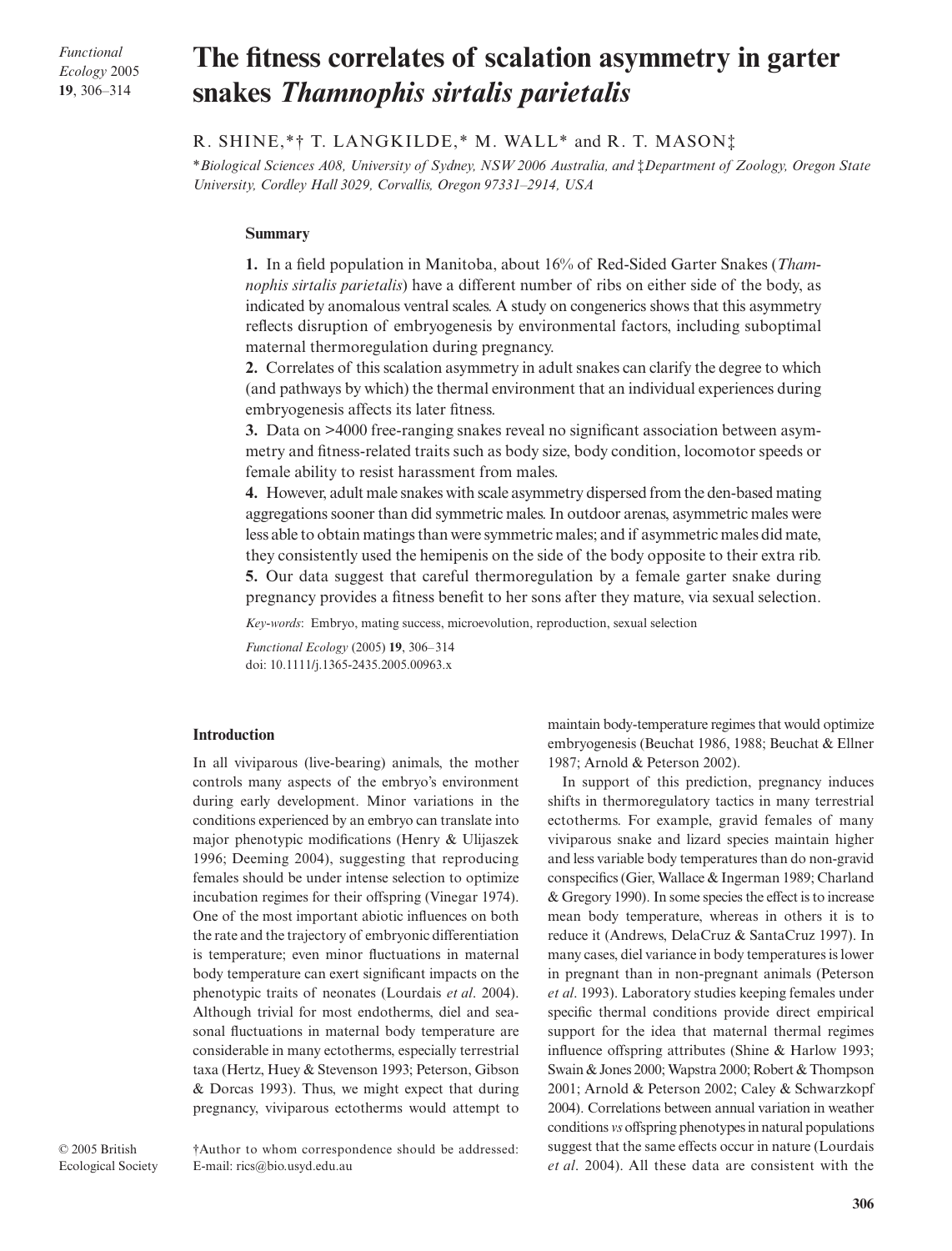adaptationist hypothesis that selection favours careful thermoregulation by pregnant female reptiles because this behaviour enhances offspring viability. However, evidence is lacking for one major plank of this adaptationist interpretation – the idea that exposure to suboptimal thermal regimes during embryogenesis significantly reduces offspring fitness.

The primary obstacle to quantifying a link between maternal thermoregulation and offspring fitness is a logistical one; it is difficult to follow the fate of a cohort of offspring under field conditions. However, a much easier alternative may be available: if we can identify a phenotypic trait induced by maternal thermal regimes, and especially one that distinguishes optimal from suboptimal developmental regimes, then we can simply examine the correlations between that trait and fitness among free-living animals. Uniquely, morphological asymmetry may offer such an opportunity. Such asymmetry can take three main forms or combinations thereof: fluctuating asymmetry (mean asymmetry of zero, but with individual animals deviating in either direction), directional asymmetry (mean asymmetry not zero) and antisymmetry (bimodal distribution of symmetry values, with a mean of zero). Both of the latter forms of asymmetry presumably reflect genetically coded adaptive traits, whereas fluctuating asymmetry is generated by developmental perturbations (Beardmore 1960; Van Valen 1962; Leamy 1984; Palmer & Strobeck 1986). Most attention has focused on fluctuating asymmetry, the slight deviations from bilateral symmetry that can be induced by disruptions to embryogenesis during early development (Møller & Swaddle 1997). Although some forms of asymmetry are continuous variables that may shift through ontogeny (e.g. relative limb length: Kellner & Alford 2003), others take discrete values that are set at birth and cannot change thereafter (e.g. number of ribs). It is this latter invariant category that offers the most powerful opportunity to examine long-term fitness effects of events in early development.

Viviparous reptiles provide ideal model organisms with which to implement this approach. First, viviparity has arisen from oviparity independently in more than 100 lineages of squamate reptiles (Blackburn 1985; Shine 1985), and parallel modifications of maternal thermoregulatory behaviour during pregnancy have been reported in species representing many independent evolutionary origins of viviparity (elapid snakes, Shine 1979; boid snakes, Dorcas & Peterson 1998; colubrid snakes, Gibson & Falls 1979; Rosen 1991; Tu & Hutchinson 1994; viperid snakes, Gier *et al*. 1989; Charland & Gregory 1990; gekkonid lizards, Rock, Andrews & Cree 2000; Rock, Cree & Andrews 2002; scincid lizards, Shine 1983; iguanid lizards, Beuchat 1986, 1988; Beuchat & Ellner 1987). Second, thermal regimes during embryogenesis have been reported to modify levels of scale asymmetry in a range of squamates (agamid lizards, Zhakarov 1989; Ji, Qui & Diong 2002; iguanid lizards, Qualls & Andrews 1999; colubrid snakes, Arnold & Peterson 2002). In the most detailed such

© 2005 British Ecological Society, *Functional Ecology*, **19**, 306–314

study, Arnold & Peterson (2002) maintained pregnant garter snakes (*Thamnophis elegans*) under a range of thermal regimes and documented effects on offspring phenotypes. These authors reported a significant effect of maternal temperatures on the level of asymmetry in ventral scalation, with asymmetry rare at optimal incubation temperatures (approx. 27 °C) but increasingly common at temperatures either higher or lower than this level. Although data are lacking, it also remains possible that the incidence of such asymmetries may be affected by genetic factors or other stressful events during embryogenesis. Importantly, this superficially minor scalation trait actually reflects a significant anatomical asymmetry: each incomplete ventral scale is associated with an unpaired rib (King 1959; Lindell, Forsman & Merila 1993).

Because this easy-to-score asymmetry reflects (at least in part) a significant thermally induced disruption to skeletal formation during embryogenesis, asymmetry in ventral scalation of snakes offers a powerful opportunity to examine the long-term effects of a mother's thermoregulation on the fitness of her offspring, as mediated via higher levels of scalation asymmetry in offspring that develop under suboptimal thermal regimes. Many such effects are likely to be subtle, so large sample sizes are essential for adequate statistical power. We took advantage of an unusual research opportunity in this respect: the massive aggregations of garter snakes that occur at dens on the Manitoba prairies.

## **Materials and methods**

#### SPECIES AND AREA

Red-Sided Garter Snakes (*Thamnophis sirtalis parietalis*) are small (males average 45 cm snout–vent length (SVL), females 60 cm) non-venomous viviparous colubrid snakes. This species extends into higher-latitude, colder-climate areas than do most snakes, and is abundant in the prairies of south-central Canada (Rossman, Ford & Seigel 1996). The severely cold winters in this region force the adult snakes to aggregate in deep underground caverns to avoid freezing; thus, several thousand snakes may use the same burrow system. Many of these snakes travel many kilometres from their summer range to return to this communal den each autumn (Gregory 1974; Gregory & Stewart 1975; Larsen 1987). The snakes mate in early spring soon after emergence and prior to dispersal, providing a unique opportunity for research on reproductive biology (Mason 1993). Accordingly, the garter snakes of Manitoba are among the most intensively studied reptiles worldwide, providing extensive background data on their physiology, ecology and behaviour. We worked primarily at a communal den 1·5 km north of the town of Inwood, 250 m east of Highway 17 in central southern Manitoba (50°31·58′ N 97°29·71′ W), but also took samples from a smaller den 15 km further north on the Clematis Wildlife Refuge.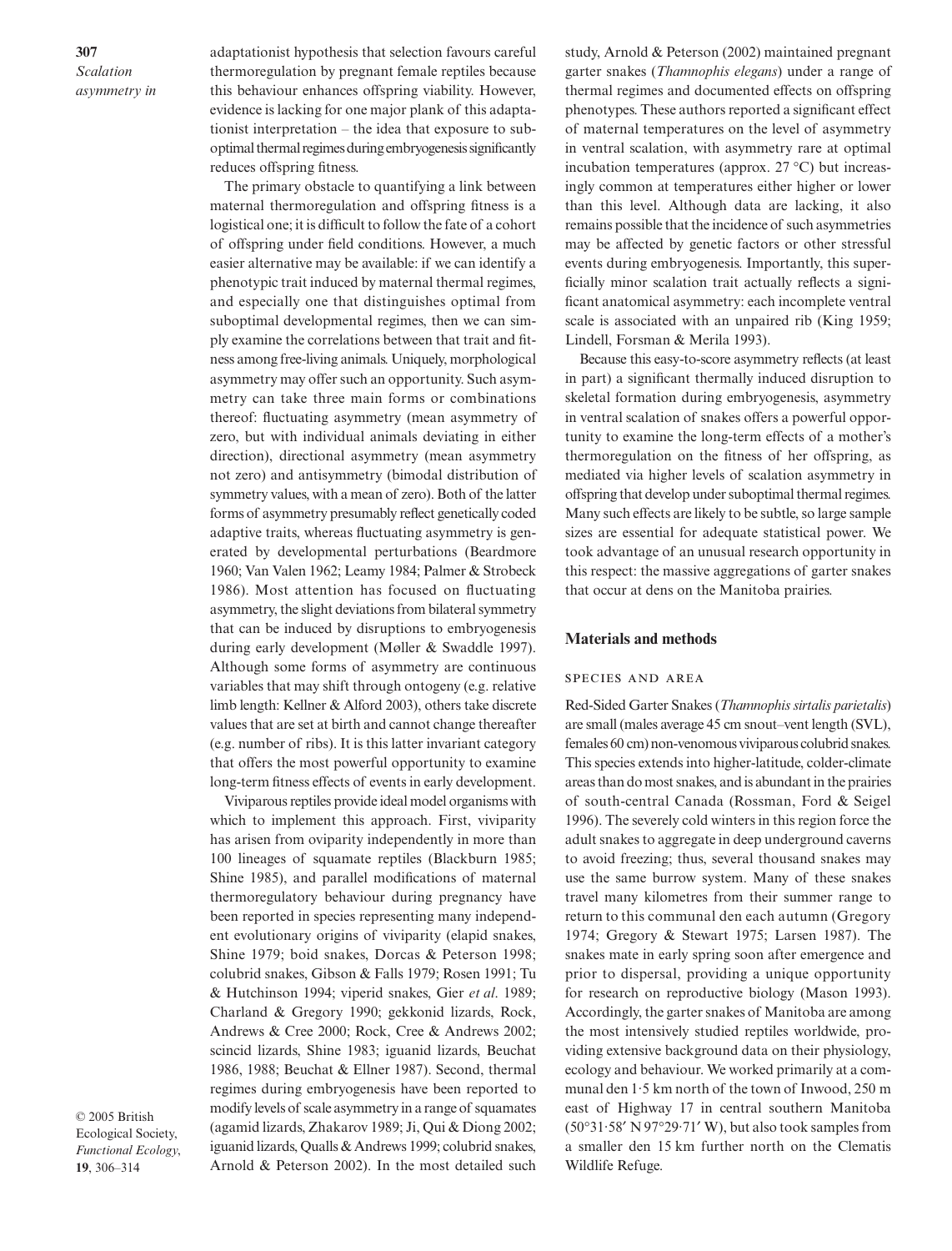# NATURE OF SCALATION ASYMMETRY

Our study focuses on one easily quantifiable type of asymmetry: ventral scales that extend only halfway across the snake's body instead of the entire distance. Because each ventral scale is associated with a pair of ribs, these anomalous scales reflect rib asymmetry; the 'extra' half-scale reflects the presence of an unpaired rib. Our dissections of Manitoba *T. sirtalis parietalis* confirm that scale asymmetries reflect underlying rib asymmetries in every case that we have examined  $(n = 35$  individuals). Such asymmetries can occur at any point along the snake's body, but the vast majority (>95% in *T. s. parietalis* that we have examined) involve the two ventral scales immediately anterior to the vent (Plummer 1979; Merila, Forsman & Lindell 1992). The incidence of such asymmetric scales is higher when pregnant garter snakes (*T. elegans*) are kept at temperatures either higher or lower than the optimum for embryonic development (Arnold & Peterson 2002). Other researchers have shown reduced rates of scale asymmetry at closer-to-optimal incubation temperatures in a variety of other reptiles (Zhakarov 1989; Qualls & Andrews 1999; Ji *et al*. 2002), including our own study species (*T. sirtalis*, in Arnold & Peterson 2002).

#### **METHODS**

During fieldwork at snake dens in Manitoba in May 2003, we scored the incidence of 'half-scale' asymmetries within the first five ventral scales anterior to the vent. We also recorded each animal's sex (from tail shape and relative length: Shine *et al*. 1999), body length, mass and location. We individually marked males (using non-toxic paint) in the Inwood den on the day they emerged from their winter inactivity; their classification as newly emerged was based on two transitory characteristics (muddy appearance and pheromonal female mimicry) that disappear within a day or so of emergence (Shine *et al*. 2000a; Shine, O'Connor & Mason 2000b). We set up a 60-m drift fence in aspen woodland 100 m from the den, to intercept snakes as they dispersed back towards their summer ranges. Funnel-traps captured snakes attempting to cross the fence. Data from animals marked at the den and later recaptured at the drift fence revealed the amount of time a snake spent at the den prior to dispersing. Male snakes switch from courting to feeding as they leave the vicinity of the den (O'Donnell, Shine & Mason 2004), so snakes that leave sooner presumably spend less time in reproductive activities.

Additionally, we compared snakes with and without scale asymmetries in a series of trials to assess fitnessrelevant behaviours.

#### *Locomotor speed*

© 2005 British Ecological Society, *Functional Ecology*, **19**, 306–314

Adult male snakes collected at the den were placed individually in numbered cloth bags, and brought to a range of temperatures from 7 to 35 °C (typical of those

recorded in free-ranging snakes at these dens: Shine *et al*. 2000d,e) by placing the bags either inside a cooled, insulated container or exposing the bags to sunlight. We used a range of temperatures in case any effect of asymmetry on locomotor performance was manifested only over specific thermal ranges. Locomotor trials were run by placing the snake at one end of an opentopped (U-shaped) 1·4-m long wooden raceway. The rough wooden floor provided traction for snakes, and walls 12·5 cm high encouraged snakes to travel along the raceway rather than climbing out. Snakes were gently tapped on the tail with a leafy twig to keep them moving. We recorded cloacal temperatures prior to each trial, and the times (by electronic stopwatch) at which the snakes crossed marks made at 0, 40, 80 and 120 cm on the floor of the raceway. We also recorded any stops or reversals. Each snake was run five times in quick succession, then re-bagged for later measurement. Each snake was used for tests at only one temperature. Our statistical analyses were based on a single mean and maximum speed for each snake for the 40-cm segments ( $n = 15$ ; three measures per trial) over which its speed was measured, as well as on the total number of stops or reversals that were exhibited during the trials.

#### *Female tolerance of stress*

Male garter snakes obtain matings by inducing hypoxic stress in females and, thus, inducing cloacal gaping (Shine, Langkilde & Mason 2003a). Males lie above a female with their bodies aligned with hers, and the males' anterior-directed caudocephalic waves impede female respiration by forcing anoxic air anteriorly from the female's saccular (avascular) lung across the respiratory surface of the vascular lung (Shine *et al*. 2003a). By mimicking those caudocephalic waves (stroking along the female's dorsal surface in a posteriorto-anterior direction), an observer can induce cloacal gaping in the female. To quantify female resistance to such harassment, we scored the numbers of strokes (up to a maximum of 20, after which we ceased the stimulus) required to elicit cloacal gaping. Females were held stretched out, and stroked (at a rate of one per s) from the tailbase up to 10 cm behind the head. Scores obtained using this method predict the duration of courtship that a female resists prior to mating (R. Shine, unpublished data), indicating that the method offers a valid index of female resistance to caudocephalic waving. In turn, such resistance might correlate with female fitness for two reasons: first, as a general index of vigour; and second, because a female that can resist hypoxic stress may be better-able to exert mate-choice.

#### *Male mating success*

We placed 20 newly collected males (10 symmetric, 10 asymmetric) into each of 12 open-topped nylon arenas  $(1 \times 1 \text{ m}^2, 0.8 \text{ m} \text{ high})$  set up on an open grassy area near a den. Ten minutes later we added a single (symmetric)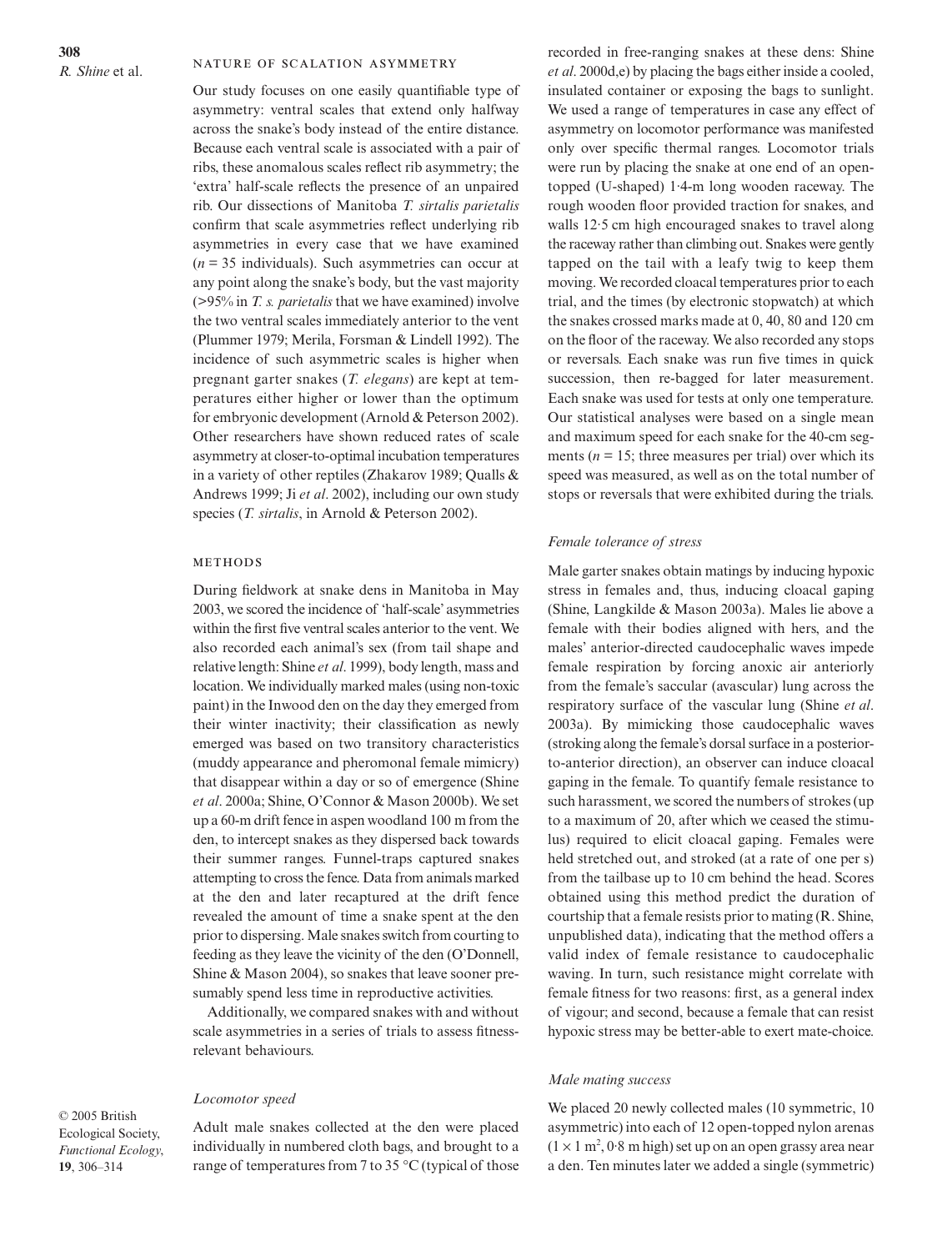**309** *Scalation asymmetry in*  adult female snake to each arena, and checked frequently thereafter for copulation. Copulating pairs were removed, and later measured and weighed, at which time we also recorded which hemipenis (right or left) was being used, whether or not the mating male had a scale asymmetry near the vent, and if so on which side of the body this asymmetry occurred. All remaining snakes were then removed from the arena, and a new set of animals added to run additional trials.

# STATISTICAL ANALYSES

Assumptions of statistical tests (normality of distributions, homogeneity of variance) were tested prior to analysis; no transformations were necessary. However, we log-transformed SVL and mass to linearize their relationship and thus permit ANCOVA. All results from contingency-table analyses include Yate's corrections. The text reports means  $\pm$  1 SD.

#### **Results**

# FREQUENCY OF ASYMMETRY WITH RESPECT TO SIDE OF THE BODY

Our inspections of a random sample of live snakes revealed 101 animals with an asymmetric ventral scale on the left-hand side of the body and only 55 animals in which the asymmetry occurred on the right (against a null of equal numbers on either side,  $\chi^2 = 13.56$ , 1 df,  $P < 0.001$ ).

#### FREQUENCY OF ASYMMETRY WITH RESPECT TO SEX

Overall, asymmetric ventral scales were recorded in a higher proportion of female snakes at the Inwood den (203 of  $1168$ , =  $17.4\%$ ) than in conspecific males (482) of 3288,  $= 14.7\%$ :  $\chi^2 = 4.70$ , 1 df,  $P < 0.03$ ).

#### FREQUENCY OF ASYMMETRY WITH RESPECT TO LOCATION

The proportions of asymmetric snakes at the Inwood den were similar to those at the drift fence 50 m away (males  $-109$  of 732 at den, = 14 $\cdot$ 9%; 373 of 2556 at fence, = 14 $\cdot$ 6%;  $\chi^2 = 0.02$ , 1 df,  $P = 0.89$ ; females – 85 of 427 at den, = 19.9%; 118 of 741 at fence, = 15.9%;  $\chi^2$  = 2.72, 1 df,  $P = 0.099$ ). In a smaller sample from a den in the Clematis Wildlife Refuge, 15 km from the Inwood den, we recorded asymmetric ventral scales in 14 of 79 males (17·7%), not significantly different from the incidence of asymmetry among males at Inwood ( $\chi^2 = 0.36$ , 1 df, *P* = 0.55).

#### FREQUENCY OF ASYMMETRY WITH RESPECT TO BODY SIZE

© 2005 British Ecological Society, *Functional Ecology*, **19**, 306–314

If scale asymmetry (or the developmental history that generates such asymmetry) affects a snake's growth rate or probability of survival, we expect to see differences in mean body size between symmetric and asymmetric animals. Analysis shows no such effects. In a logistic regression with SVL as the independent variable, the incidence of asymmetry was unaffected by body size in either sex (males  $-\chi^2 = 0.58$ , 1 df,  $P = 0.45$ ; females –  $\chi^2$  = 1.65, 1 df, *P* = 0.20).

# FREQUENCY OF ASYMMETRY WITH RESPECT TO BODY CONDITION

To compare body condition of symmetric and asymmetric snakes, we used ANCOVA with ln mass as the dependent variable and ln SVL as the covariate, and asymmetry as the factor. Within males, mass relative to SVL was not affected by asymmetry  $(F_{1,1595} = 0.91, P = 0.34)$  nor by any interaction between asymmetry and SVL  $(F_{1,1595} = 0.86,$  $P = 0.35$ ). After deleting the interaction term and recalculating the intercepts effect, no significant difference was apparent between symmetric and asymmetric animals  $(F_{1.1596} = 0.70, P = 0.43)$ . Similarly, asymmetry did not affect body condition in females (main asymmetry effect  $-F_{1,265} = 0.69, P = 0.41$ ; interaction asymmetry \* ln SVL –  $F_{1,265} = 0.73$ ,  $P = 0.39$ ; intercepts  $-F_{1,266} = 0.44$ ,  $P = 0.51$ ).

#### ASSOCIATION BETWEEN ASYMMETRY AND **LOCOMOTOR SPEED**

Unsurprisingly, all snakes were faster at higher body temperatures. In ANCOVA with body temperature as a covariate, asymmetry as the factor and speed measures as the dependent variables, we detected no significant differences between symmetric and asymmetric male snakes (for maximum speed, asymmetry effect –  $F_{1,44}$  = 0·20, *P* = 0·66; interaction asymmetry \* temperature −  $F_{1,44} = 0.55$ ,  $P = 0.46$ ; for average speed, asymmetry effect –  $F_{1,44}$  = 0.25,  $P = 0.62$ ; interaction asymmetry  $*$ temperature  $-F_{1,44} = 0.33$ ,  $P = 0.57$ ; for number of stops and reversals, asymmetry effect –  $F_{1,44} = 0.21$ ,  $P = 0.65$ ; interaction asymmetry  $*$  temperature  $-F_{1,44} = 0.96$ ,  $P = 0.33$ .

# ASSOCIATION BETWEEN ASYMMETRY AND DURATION OF RESIDENCY AT THE DEN PRIOR TO DISPERSAL

This variable provides an index of the duration of a snake's participation in mating aggregations, and hence may influence copulatory frequency in both sexes. Recapture rates of females were too low for analysis. However, asymmetric males left the den an average of only 5.44 days after emerging ( $n = 16$ , SD = 3.71) whereas symmetric males stayed longer (mean =  $7.91 \pm 3.62$ ) days,  $n = 79$ ;  $F_{1,93} = 6.16$ ,  $P < 0.02$ ).

### ASSOCIATION BETWEEN ASYMMETRY AND FEMALE TOLERANCE TO STRESS

Regardless of whether or not SVL was included as a covariate in the analyses, symmetric and asymmetric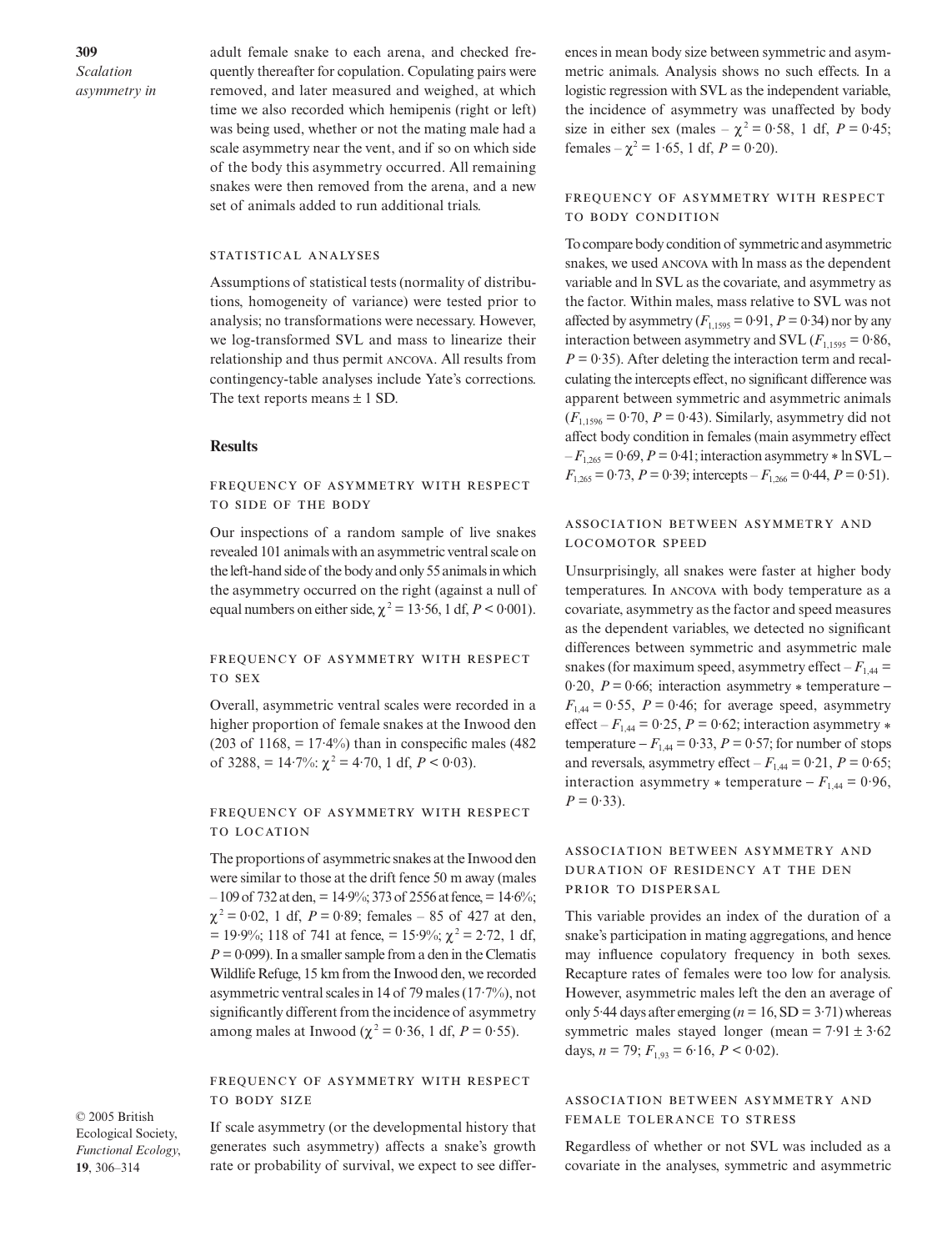females did not differ significantly with respect to the number of strokes prior to cloacal gaping (means  $4.03 \pm 4.6$  *vs*  $4.72 \pm 4.69$ ; with SVL included as a covariate,  $F_{1,170} = 0.83$ ,  $P = 0.37$ .

# ASSOCIATION BETWEEN ASYMMETRY AND MALE MATING SUCCESS

#### *Number of matings*

Although our arenas contained equal numbers of symmetric and asymmetric males, of equal mean body sizes, 34 of the 49 matings that we recorded were by symmetric males and only 15 by asymmetric males  $(\chi^2 = 7.37, 1 \text{ df}, \text{ against null of } 50\%, P < 0.01).$ 

#### *Body sizes of successful males*

Because larger body size enhances male mating success in this population (Shine *et al*. 2000c), any disadvantage to asymmetry should also be apparent in the body sizes of mating snakes: we would expect that only the largest asymmetric males succeed in mating. As predicted, the mean body sizes of mated asymmetric males exceeded that of mated symmetric males ( $SVL - F<sub>1.45</sub>$  $= 5.65, P < 0.025; \text{mass} - F_{1.45} = 4.09, P < 0.05; \text{see Fig. 1}.$ 





© 2005 British Ecological Society, *Functional Ecology*, **19**, 306–314

However, there was no difference in the mean body sizes of females with which these two types of males obtained matings (SVL –  $F_{1,45} = 0.69$ ,  $P = 0.41$ ; mass –  $F_{1,45} = 0.66$ ,  $P = 0.43$ ; see Fig. 1).

#### *Mating tactics*

The most plausible mechanism to generate lowered mating success in asymmetric males (above) would be lowered ability to flexibly distort (bend) the critical body section near the vent, thus impeding the male in the frantic competition with his rivals (Shine, Langkilde & Mason 2003b). If so, we would expect to see a correlation between the side of the body on which the asymmetry occurs, and the hemipene that is used. Thus, snakes with an extra scale on the right-hand side of the body could bend more easily to the left, and might thus use the left hemipene; the reverse would be true for asymmetries on the left-hand side of the body. As predicted, hemipene usage matched asymmetry. Snakes with asymmetries on their left-hand side used the right hemipene in 7 out of 11 matings, whereas those with asymmetries on the right-hand side used the left hemipene in 4 out of 4 matings (i.e. 11 of 15 results in predicted direction,  $\chi^2 = 3.27$ , 1 df, one-tailed  $P < 0.05$ ).

#### **Discussion**

Measures of morphological asymmetry have the potential to provide simple, unambiguous indices of the degree of disruption experienced by an organism during its development. Whether or not this potential is realized has been a subject of considerable research and heated debate. Many authors who have looked for correlations between fluctuating asymmetry and various fitness measures (or their surrogates) have found no such effects (e.g. Breuker & Brakefield 2002; Goncalves *et al*. 2002; Martin & Hosken 2002; Rivera, Perez & Andres 2002; Siikamaki, Lammi & Mustajarvi 2002; Kolliker-Ott, Blows & Hoffmann 2003; Kruuk *et al*. 2003). Nonetheless, many other studies report significant links between levels of fluctuating asymmetry and attributes such as increased vulnerability to predation (Bergstrom & Reimchen 2003), abiotic stress (Frechette, Goulletquer & Daigle 2003) or reduced reproductive output in females (Hendrickx, Maelfait & Lens 2003) or males (Mallard & Barnard 2003). There is thus considerable empirical support for the idea that asymmetry sometimes is correlated with an organism's fitness either directly (i.e. asymmetry influences performance) or indirectly (i.e. asymmetry provides an index of developmental history, with the factors that generate asymmetry also modifying fitness). Such associations between asymmetry and fitness may occur via processes as diverse as female choice (Mazzi, Kunzler & Bakker 2003), growth rates (MøIler & Manning 2003) or energy storage (Blanckenhorn, Kraushaar & Reim 2003). Most directly comparable to results from the present study, recent studies have reported significant correlations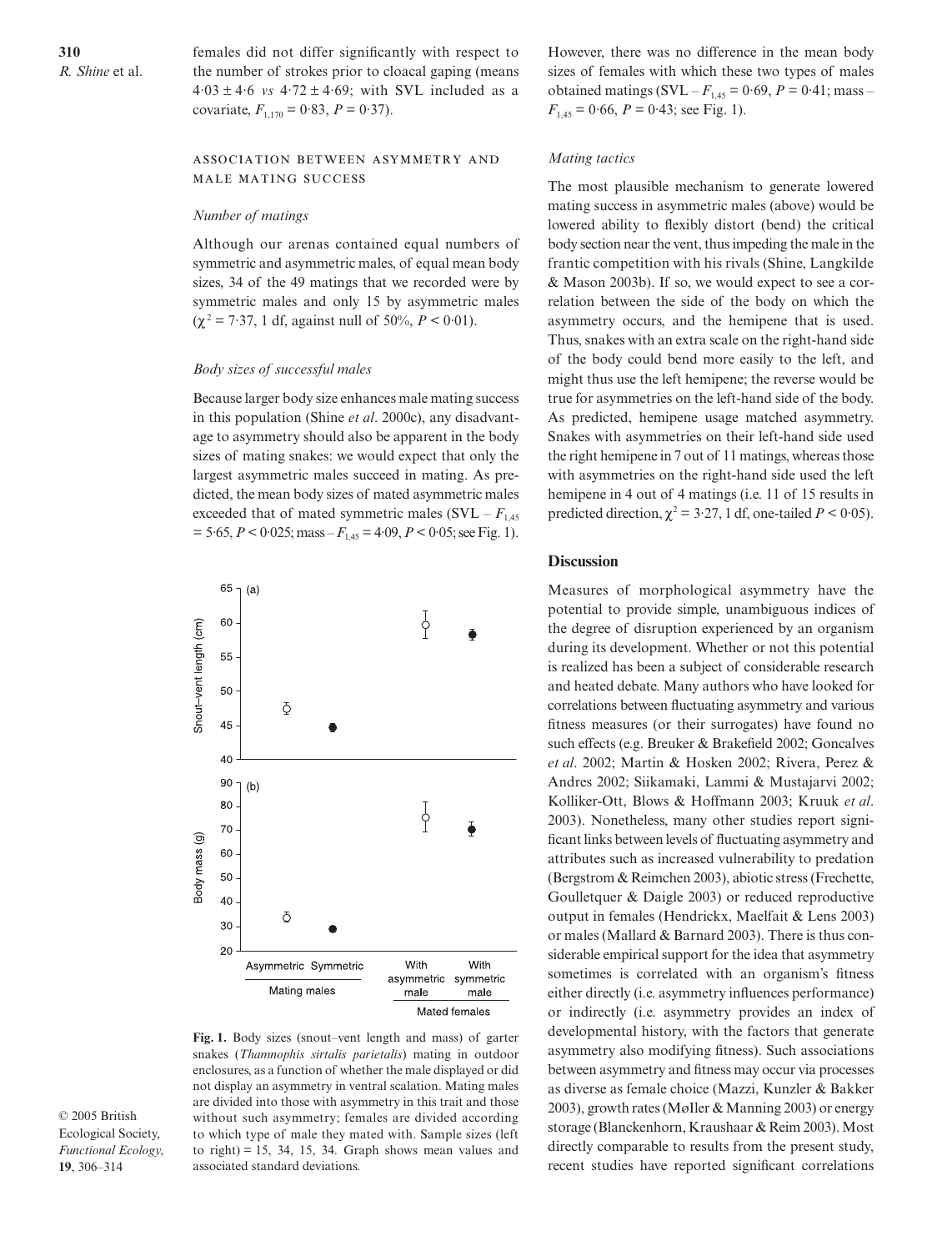between fluctuating asymmetry and male sexual behaviours and/or mating success in a wide range of taxa including spiders (Ahtiainen *et al*. 2003), anisopterans (Szallassy *et al*. 2003) and damselflies (Beck & Pruett-Jones 2002).

Importantly, the asymmetry that we found in ventral scalation of garter snakes was not 'true' fluctuating asymmetry, because abnormal ventral scales occurred more often on one side of the body than the other. This kind of directional asymmetry (population-wide mean value is not zero) usually is attributed to adaptation rather than developmental 'noise' (e.g. heart position in mammals: Van Valen 1962; Palmer & Strobeck 1986). The nature of the process generating an asymmetry is the critical issue for its biological interpretation, not whether or not the mean value is zero. The experimental evidence of Arnold & Peterson (2002) shows that asymmetry in the ventral scales of garter snakes is caused by developmental peturbation, the factor generally implicated as a cause of fluctuating rather than directional asymmetry. Many traits show both directional and fluctuating asymmetry in this manner (Beardmore 1960; Van Valen 1962; Leamy 1984). Previous studies suggest a possible adaptive function for the directional asymmetry that we observed. Male garter snakes have separate reproductive systems on either side of the body, and the testis and hemipenis on the right-hand side of a male's body average larger than the corresponding structures on his left-hand side (Shine *et al*. 2000f ). Accordingly, males may benefit by using the right-hand side system, and mating trials confirm that they do so if conditions make this possible (Shine *et al*. 2000f ). Hence, a ventral-scale abnormality on the left-hand side of the body (allowing the male to twist to his right and, thus, use the right hemipene) likely will confer less fitness disadvantage than would an equivalent abnormality on the right-hand side. Thus, if suboptimal thermal conditions during pregnancy generate a ventral asymmetry in the offspring, selection should act to direct such developmental errors to the left-hand side of the body.

Although asymmetry in ventral scales (and thus, asymmetry in rib numbers) was relatively common  $(16%)$  in the snake population that we studied, even higher levels have been reported in other snake species: for example, Merila *et al*.'s (1992) review reported values of 15·4–48·9% of asymmetric individuals. Despite our large sample sizes (>4000 snakes) and consequently, high statistical power, we did not detect significant correlations between asymmetry and either body length or body condition. This result suggests that asymmetry (or the developmental conditions that generate asymmetry) did not affect either growth rates or survival of snakes in our population. The same conclusion was reached in studies of European Adders, *Vipera berus* (Merila *et al*. 1992; Lindell *et al*. 1993), but Arnold (1988) reported that asymmetric garter snakes (*Thamnophis elegans*) grew more slowly than did symmetric animals in the same population. Research on another

© 2005 British Ecological Society, *Functional Ecology*, **19**, 306–314

garter snake species (*T. radix*) also found that asymmetry was associated with reduced locomotor speeds, based on a large sample of same-aged (neonatal) snakes (Arnold & Bennett 1988). The smaller sample sizes and greater body-size range used in our own study may have masked any weak relationship between asymmetry and locomotor ability in *T. sirtalis*.

We found two major correlates of asymmetry, both related to sexual selection on male snakes. First, asymmetric males moved from the den to the surrounding aspen woodlands (where they encountered the drift fence) sooner after their initial emergence than did symmetric males. Most males captured at the fence presumably had abandoned reproductive activity and were dispersing towards their summer ranges (Shine *et al*. 2001; O'Donnell *et al*. 2004). Given that the duration of male residency at the den is driven by factors such as body size and condition (Shine *et al*. 2004b), which were not associated with asymmetry in our study, the relationship between asymmetry and duration of residency may be indirect. That is, male behaviour may have been modified by the thermal conditions during pregnancy that also generated scalation asymmetry, rather than by asymmetry *per se*.

The second major correlate of asymmetry was reduced competitive ability in courting males, and this may have been a direct effect rather than an indirect one. Asymmetric males performed less well than symmetric males in obtaining matings in our outdoor arenas. The most likely mechanism for asymmetry to reduce mating success involves a reduced flexibility of the posterior body, immediately above the vent, because of the presence of an unpaired rib. To achieve intromission, a male garter snake must wrap his posterior body around the female's vent, cling tightly to withstand attempts by rivals to push his tail out of the way, and respond rapidly when the female gapes her cloaca open (Shine *et al*. 2003b; Shine, Langkilde & Mason 2004a). Thus, asymmetry in the posterior body may disadvantage a male in these frenetic pursuits. In keeping with this hypothesis, asymmetric males disproportionately obtained copulations with the hemipenis that was on the opposite side of the body from the 'extra' (unpaired) rib. The trend for successfully mating asymmetric males to be larger than successful symmetric males fits well with earlier studies on Manitoba garter snakes, that have revealed a significant mating advantage to larger body size (Shine *et al*. 2000c). Presumably, larger size helps to overcome any disadvantage due to asymmetry.

Although our work clarifies the fitness correlates and consequences of asymmetry, we rely upon the elegant field and laboratory work of Arnold & Peterson (2002) to identify maternal thermal regimes during pregnancy as the proximate cause of asymmetry. Although their study concerned *Thamnophis elegans* not *T. sirtalis*, they note that they have found similar effects on *T.sirtalis* in unpublished work. Further support for thermal causation of asymmetry comes from research on other reptiles (Zhakarov 1989; Qualls & Andrews 1999; Ji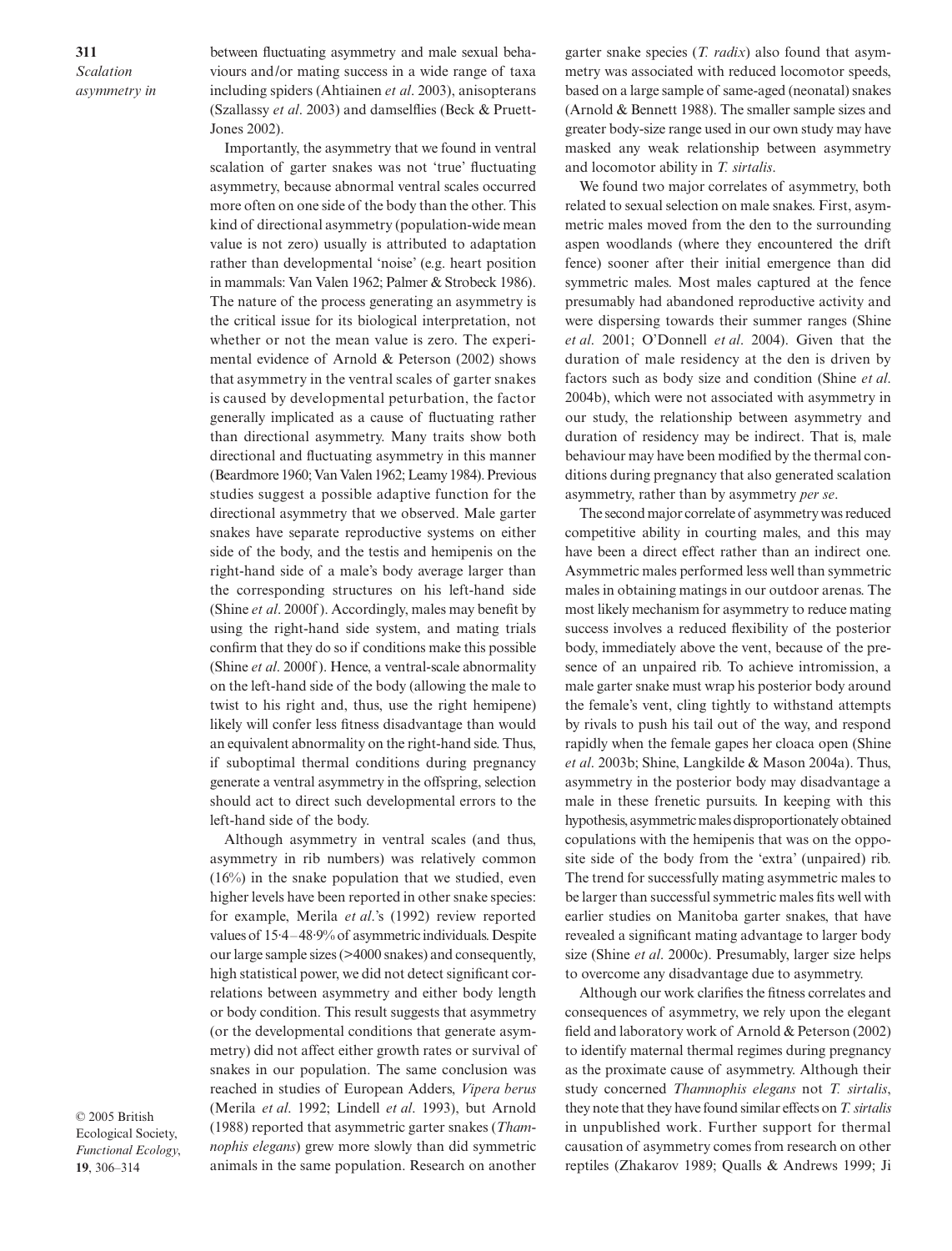**312** *R. Shine* et al. *et al*. 2002) as well as more distantly related organisms such as squid (Gowland, Boyle & Noble 2003). More generally, many features of the morphology of hatchling and neonatal snakes are highly sensitive to incubation temperatures (e.g. Vinegar 1973, 1974; Osgood 1978; see reviews by Deeming 2004; Shine 2004). Levels of asymmetry can be affected also by other factors during embryogenesis, for example corticosterone levels (in birds: Eriksen *et al*. 2003), but the experimental data of Arnold & Peterson (2002) directly demonstrate a role for maternal thermoregulatory behaviour in viviparous snakes. Nonetheless, we reiterate that this earlier work was based on a different species from our own, so that the putative link between maternal thermoregulation and offspring asymmetry has no empirical support within our specific study population.

Why did the frequency of asymmetry differ (albeit by only a few per cent) in male *vs* female snakes within our study population? One possibility is strong sexspecific selection against asymmetry, generating survival differences early in life (Dunn 1942). Alternatively, the sexes may differ in their reaction norms against temperature, as found for *T. elegans* by Arnold & Peterson (2002), so that at the same maternal thermal regime, sons and daughters show different incidence of asymmetry. A third possibility is that some maternal trait such as body size influences both offspring sex ratios and body temperatures during pregnancy (Dunlap & Lang 1990; Seebacher, Grigg & Beard 1999), such that sons and daughters differ in asymmetry because they have different thermal experiences (on average) during embryogenesis.

Despite an enormous theoretical and empirical literature on thermoregulatory biology, evidence that more precise thermoregulation actually enhances organismal fitness is almost always indirect, and generally based upon plausibility arguments about links between phenotypes and fitness. Although perforce we have made some critical assumptions in the current study (e.g. we used mating success rather than paternity analyses to document fitness differentials related to asymmetry), our data on garter snakes provide more robust support for a causal link between maternal thermoregulation and offspring fitness than has previously been available. Careful thermoregulation by a pregnant female garter snake may confer a fitness benefit via an unexpected route: sexual selection on her sons. More direct experimental studies to further test this hypothesis would be of great interest.

#### **Acknowledgements**

We thank Al and Gerry Johnson for help and encouragement, and the Manitoba Department of Natural Resources (especially Dave Roberts) for permits. Financial support was provided by the Australian Research Council (to R.S.), and by a National Science Foundation National Young Investigator Award (IBN-9357245), and the Whitehall Foundation (W95-04) to R.T.M.

Research was conducted under the authority of Oregon State University Institutional Animal Care and Use Committee Protocol No. LAR-1848B. All research was conducted in accord with the US Public Health Service 'Policy on Humane Care and Use of Laboratory Animals' and the National Institutes of Health 'Guide to the Care and Use of Laboratory Animals'.

### **References**

- Ahtiainen, J.J., Alataio, R.V., Mappes, J. & Vertainen, L. (2003) Fluctuating asymmetry and sexual performance in the drumming wolf spider *Hygrolycosa rubrofasciata*. *Annales Zoologici Fennici* **40**, 281–292.
- Andrews, R.M., DelaCruz, F.R.M. & SantaCruz, M.V. (1997) Body temperatures of female *Sceloporus grammicus*: thermal stress or impaired mobility? *Copeia* **1997**, 108–115.
- Arnold, S.J. (1988) Quantitative genetics and selection in natural populations: microevolution of vertebral numbers in the garter snake *Thamnophis elegans*. *Proceedings of the Second International Conference on Quantitative Genetics* (eds B.S. Weir, M.M. Goodman, E.J. Eisen & G. Namkong), pp. 619–636. Sinauer Associates, Sunderland, MA.
- Arnold, S.J. & Bennett, A.F. (1988) Behavioural variation in natural populations. V. Morphological correlates of locomotion in the garter snake *Thamnophis radix*. *Biological Journal of the Linnean Society* **34**, 175–190.
- Arnold, S.J. & Peterson, C.R. (2002) A model for optimal reaction norms: the case of the pregnant garter snake and her temperature-sensitive embryos. *American Naturalist* **160**, 306–316.
- Beardmore, J.A. (1960) Developmental stability in constant and fluctuating temperatures. *Heredity* **14**, 411–422.
- Beck, M.L. & Pruett-Jones, S. (2002) Fluctuating asymmetry, sexual selection, and survivorship in male dark-winged damselflies. *Ethology* **108**, 779–791.
- Bergstrom, C.A. & Reimchen, T.E. (2003) Asymmetry in structural defenses: insights into selective predation in the wild. *Evolution* **57**, 2128–2138.
- Beuchat, C.A. (1986) Reproductive influences on the thermoregulatory behaviour of a live-bearing lizard. *Copeia* **1986**, 971–979.
- Beuchat, C.A. (1988) Temperature effects during gestation in a viviparous lizard. *Journal of Thermal Biology* **13**, 135–142.
- Beuchat, C.A. & Ellner, S. (1987) A quantitative test of life history theory: thermoregulation by a viviparous lizard. *Ecological Monographs* **57**, 45–60.
- Blackburn, D.G. (1985) Evolutionary origins of viviparity in the Reptilia. II. Serpentes, Amphisbaenia, and Icthyosauria. *Amphibia-Reptilia* **6**, 259–291.
- Blanckenhorn, W.U. & Kraushaar, U. & Reim, C. (2003) Sexual selection on morphological and physiological traits and fluctuating asymmetry in the yellow dung fly. *Journal of Evolutionary Biology* **16**, 903–913.
- Breuker, C.J. & Brakefield, P.M. (2002) Female choice depends on size but not symmetry of dorsal eyespots in the butterfly *Bicyclus anynana*. *Proceedings of the Royal Society of London Series B* **269**, 1233–1239.
- Caley, M.J. & Schwarzkopf, L. (2004) Complex growth rate evolution in a latitudinally widespread species. *Evolution* **58**, 862–869.
- Charland, M.B. & Gregory, P.T. (1990) The influence of female reproductive status on thermoregulation in a viviparous snake, *Crotalus viridis*. *Copeia* **1990**, 1089–1098.
- Deeming, D.C. (2004) Post-hatching phenotypic effects of incubation on reptiles. *Egg Incubation in Reptiles* (ed. D.C. Deeming), pp. 000–000, Nottingham University Press, Nottingham.

© 2005 British Ecological Society, *Functional Ecology*, **19**, 306–314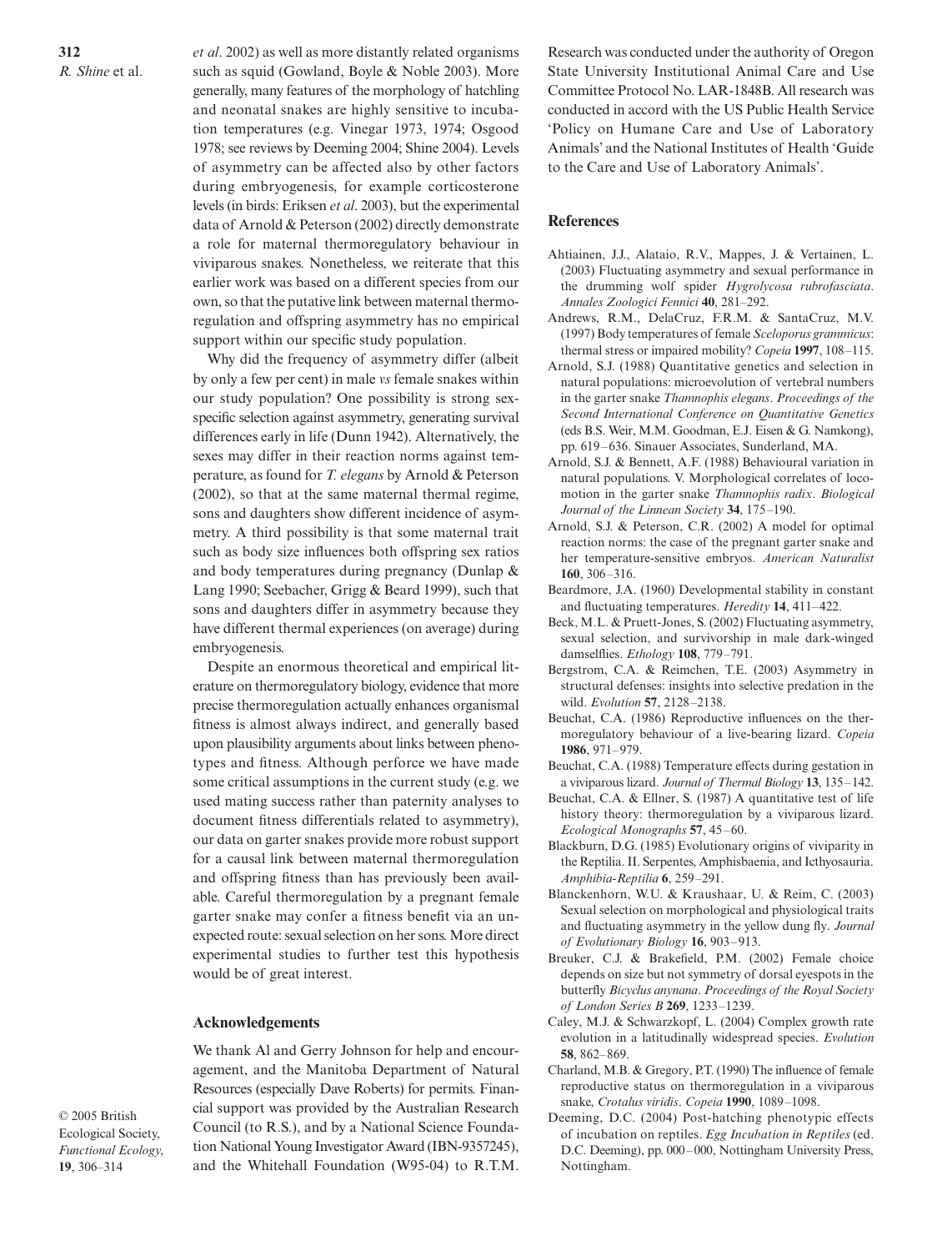*Scalation asymmetry in* 

- Dorcas, M.E. & Peterson, C.R. (1998) Daily body temperature variation in free-ranging rubber boas. *Herpetologica* **54**, 88–103.
- Dunlap, K.D. & Lang, J.W. (1990) Offspring sex ratio varies with maternal size in the common garter snake, *Thamnophis sirtalis*. *Copeia* **1990**, 568–570.
- Dunn, E. (1942) Survival value of varietal characters in snakes. *American Naturalist* **76**, 104–109.
- Eriksen, M.S., Haug, A., Torjesen, P.A. & Bakken, M. (2003) Prenatal exposure to corticosterone impairs embryonic development and increases fluctuating asymmetry in chickens (*Gallus gallus domesticus*). *British Poultry Science* **44**, 690– 697.
- Frechette, M., Goulletquer, P. & Daigle, G. (2003) Fluctuating asymmetry and mortality in cultured oysters (*Crassostrea gigas*) in Marennes-Oleron basin. *Aquatic Living Resources* **16**, 339–346.
- Gibson, R. & Falls, J.B. (1979) Thermal biology of the common garter snake *Thamnophis sirtalis* (L.). I. Temporal variation, environmental effects and sex differences. *Oecologia* **43**, 79–97.
- Gier, P.J., Wallace, R.L. & Ingerman, R.L. (1989) Influence of pregnancy on behavioral thermoregulation in the Northern Pacific rattlesnake *Crotalus viridis oreganus*. *Journal of Experimental Biology* **145**, 465–469.
- Goncalves, D.M., Simoes, P.C., Chumbinho, A.C., Correia, M.J., Fagundes, T. & Oliveira, R.F. (2002) Fluctuating asymmetries and reproductive success in the peacock blenny. *Journal of Fish Biology* **60**, 810–820.
- Gowland, F.C., Boyle, P.R. & Noble, L.R. (2003) Asymmetry in the embryonic chromatophore pattern of the squid *Loligo forbesi* (Mollusca: Cephalopoda): a proxy for developmental instability. *Journal of the Marine Biology Association of the UK* **83**, 1101–1105.
- Gregory, P.T. (1974) Patterns of spring emergence of the redsided garter snake (*Thamnophis sirtalis parietalis*) in the Interlake region of Manitoba. *Canadian Journal of Zoology* **52**, 1063–1069.
- Gregory, P.T. & Stewart, K.W. (1975) Long-distance dispersal and feeding strategy of the red-sided garter snake (*Thamnophis sirtalis parietalis*) in the Interlake of Manitoba. *Canadian Journal of Zoology* **53**, 238–245.
- Hendrickx, F., Maelfait, J.P. & Lens, L. (2003) Relationship between fluctuating asymmetry and fitness within and between stressed and unstressed populations of the wolf spider *Pirata piraticus*. *Journal of Evolutionary Biology* **16**, 1270–1279.
- Henry, C.J.K. & Ulijaszek, S.J. (1996) *Long-term Consequences of Early Environment*. Cambridge University Press, Cambridge.
- Hertz, P.E., Huey, R.B. & Stevenson, R.D. (1993) Evaluating temperature regulation by field-active ectotherms: the fallacy of the inappropriate question. *American Naturalist* **142**, 796–818.
- Ji, X., Qiu, Q.B. & Diong, C.H. (2002) Influence of incubation temperature on hatching success, energy expenditure for embryonic development, and size and morphology of hatchlings in the oriental garden lizard, *Calotes versicolor* (Agamidae). *Journal of Experimental Zoology* **292**, 649– 659.
- Kellner, J.R. & Alford, R.A. (2003) The ontogeny of fluctuating asymmetry. *American Naturalist* **161**, 931–947.
- King, W. (1959) Vertebra duplication, an osteological anomaly widespread in snakes. *Herpetologica* **15**, 87–88.
- Kolliker-Ott, U.M., Blows, M.W. & Hoffmann, A.A. (2003) Are wing size, wing shape and asymmetry related to field fitness of *Trichogramma* egg parasitoids? *Oikos* **100**, 563–573.

© 2005 British Ecological Society, *Functional Ecology*, **19**, 306–314

Kruuk, L.E.B., Slate, J., Pemberton, J.M. & Clutton-Brock, T.H. (2003) Fluctuating asymmetry in a secondary sexual trait: no associations with individual fitness, environmental stress or inbreeding, and no heritability. *Journal of Evolutionary Biology* **16**, 101–113.

- Larsen, K. (1987) Movements and behavior of migratory garter snakes, *Thamnophis sirtalis*. *Canadian Journal of Zoology* **65**, 2241–2247.
- Leamy, L. (1984) Morphometric studies in inbred and hybrid house mice. V. Directional and fluctuating asymmetry. *American Naturalist* **123**, 579–593.
- Lindell, L.E., Forsman, A. & Merila, J. (1993) Variation in number of ventral scales in snakes: effects on body size, growth rate and survival in the adder, *Vipera berus*. *Journal of Zoology (London)* **230**, 101–115.
- Lourdais, O., Shine, R., Bonnet, X., Guillon, M. & Naulleau, G. (2004) Climate affects offspring phenotypes in a viviparous snake. *Oikos* **104**, 551–560.
- Mallard, S.T. & Barnard, C.J. (2003) Competition, fluctuating asymmetry and sperm transfer in male gryllid crickets (*Gryllus bimaculatus* and *Gryllodes sigillatus*). *Behavioral Ecology and Sociobiology* **53**, 190–197.
- Martin, O.Y. & Hosken, D.J. (2002) Asymmetry and fitness in female yellow dung flies. *Biological Journal of the Linnean Society* **76**, 557–563.
- Mason, R.T. (1993) Chemical ecology of the red-sided garter snake, *Thamnophis sirtalis parietalis*. *Brain Behavior and Evolution* **41**, 261–268.
- Mazzi, D., Kunzler, R. & Bakker, T.C.M. (2003) Female preference for symmetry in computer-animated three-spined sticklebacks, *Gasterosteus aculeatus*. *Behavioral Ecology and Sociobiology* **54**, 156–161.
- Merila, J., Forsman, A. & Lindell, L.E. (1992) High frequency of ventral scale anomalies in *Vipera berus* populations. *Copeia* **1992**, 1127–1130.
- MøIler, A.P. & Manning, J. (2003) Growth and developmental instability. *Veterinary Journal* **166**, 19–27.
- Møller, A.P. & Swaddle, J.P. (1997) *Asymmetry, Developmental Stability and Evolution*. Oxford University Press, Oxford.
- O'Donnell, R., Shine, R. & Mason, R.T. (2004) Seasonal anorexia in the male red-sided garter snake, *Thamnophis sirtalis parietalis*. *Behavioral Ecology and Sociobiology* in press.
- Osgood, D.W. (1978) Effects of temperature on the development of meristic characters in *Natrix fasciata*. *Copeia* **1978**, 33–47.
- Palmer, A.R. & Strobeck, C. (1986) Fluctuating asymmetry: measurement, analysis, patterns. *Annual Review of Ecology and Systematics* **17**, 391–421.
- Peterson, C.R., Gibson, A.R. & Dorcas, M.E. (1993) Snake thermal ecology: the causes and consequences of bodytemperature variation. *Snakes: Ecology and Behavior* (eds R.A. Seigel & J.T. Collins), pp. 241–314. McGraw-Hill, New York.
- Plummer, M.V. (1979) Ventral scute anomalies in a population of *Opheodrys aestivus*. *Journal of Herpetology* **14**, 199.
- Qualls, C.P. & Andrews, R.M. (1999) Cold climates and the evolution of viviparity in reptiles: cold incubation temperatures produce poor-quality offspring in the lizard, *Sceloporus virgatus*. *Biological Journal of the Linnean Society* **67**, 353–376.
- Rivera, A.C., Perez, F.J.E. & Andres, J.A. (2002) The effect of handling damage, mobility, body size, and fluctuating asymmetry on lifetime mating success of *Ischnura graellsii* (*rambur*) (Zygoptera: Coenagrionidae). *Odonatologica* **31**, 117–128.
- Robert, K.A. & Thompson, M.B. (2001) Viviparous lizard selects sex of embryos. *Nature* **412**, 698–699.
- Rock, J., Andrews, R.M. & Cree, A. (2000) Effects of reproductive condition, season, and site on selected temperatures of a viviparous gecko. *Physiological and Biochemical Zoology* **73**, 344–355.
- Rock, J., Cree, A. & Andrews, R.M. (2002) The effect of reproductive condition on thermoregulation in a viviparous gecko from a cool climate. *Journal of Thermal Biology* **27**, 17–27.